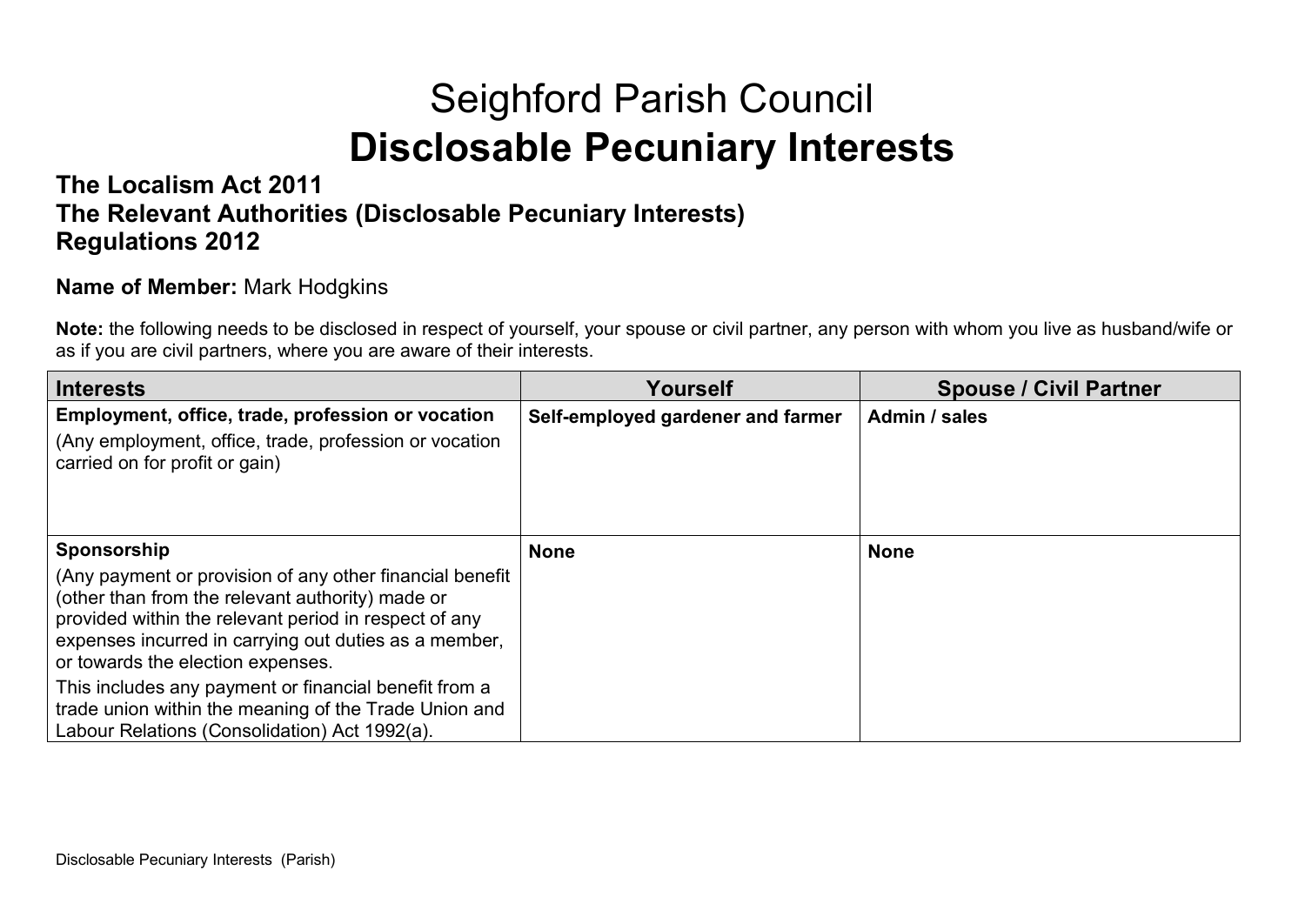| <b>Interests</b>                                                                                                                                                                                                                                                                                                                | Yourself                          | <b>Spouse / Civil Partner</b>     |
|---------------------------------------------------------------------------------------------------------------------------------------------------------------------------------------------------------------------------------------------------------------------------------------------------------------------------------|-----------------------------------|-----------------------------------|
| <b>Contracts</b><br>(Any contract which is made between the relevant<br>person (or a body in which the relevant person has a<br>beneficial interest) and the relevant authority -<br>under which goods or services are to be provided<br>(a)<br>or works are to be executed; and<br>which has not been fully discharge.)<br>(b) | <b>Contract mowing</b>            | <b>None</b>                       |
| Land<br>(Any beneficial interest land which is within the area of<br>the relevant authority)                                                                                                                                                                                                                                    | <b>8 The Cumbers</b><br>Seighford | <b>8 The Cumbers</b><br>Seighford |
| <b>Licences</b><br>(Any licence (alone or jointly with others) to occupy<br>land in the area of the relevant authority for a month or<br>longer.                                                                                                                                                                                | <b>None</b>                       | <b>None</b>                       |
| <b>Corporate tenancies</b><br>(Any tenancy where to your knowledge) -<br>(a) the landlord is the relevant authority; and<br>the tenant is a body in which the relevant person<br>(b)<br>has a beneficial interest.                                                                                                              | <b>None</b>                       | <b>None</b>                       |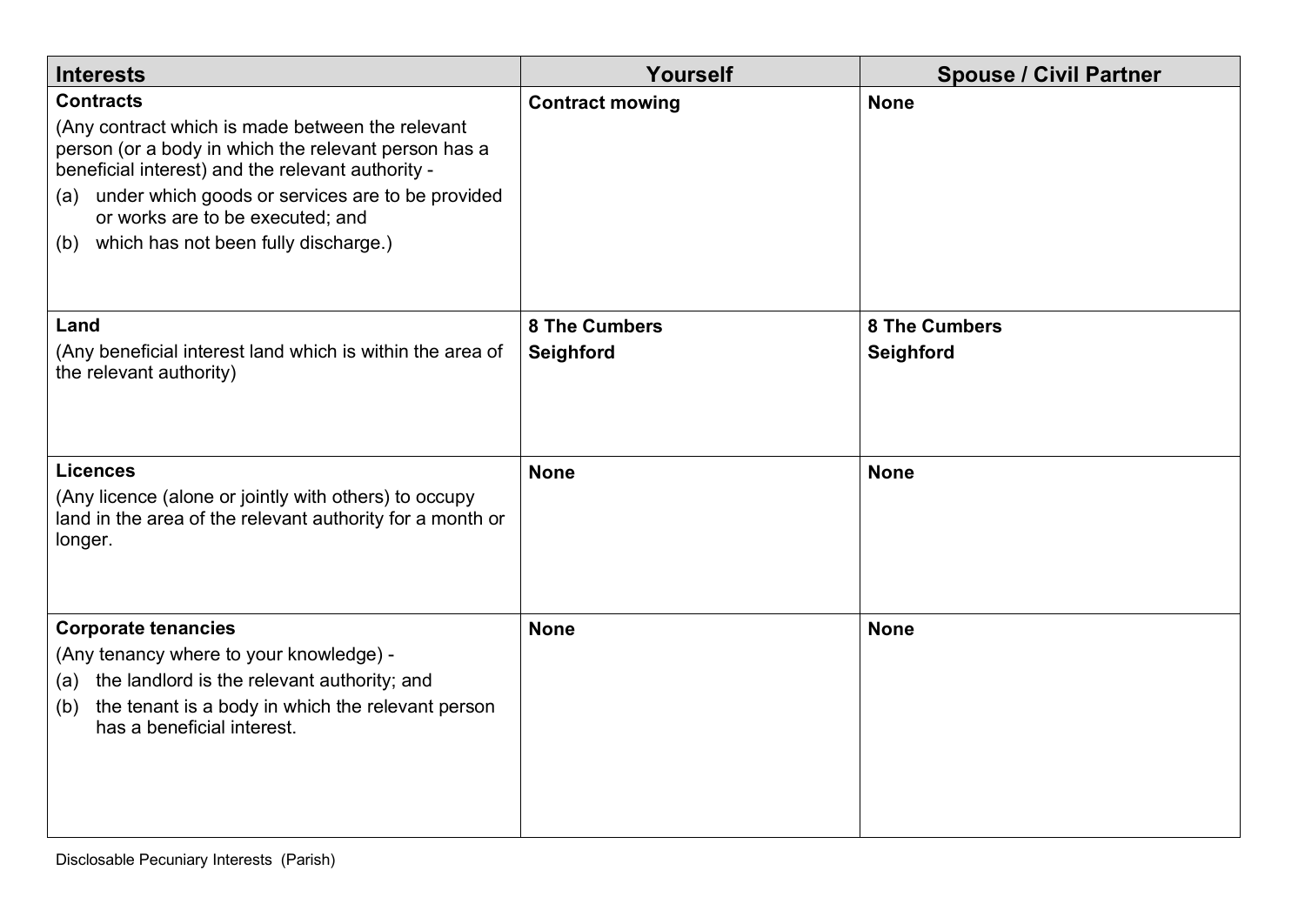| <b>Interests</b>                                                                                                                                                                                                                                                         | Yourself    | <b>Spouse / Civil Partner</b> |
|--------------------------------------------------------------------------------------------------------------------------------------------------------------------------------------------------------------------------------------------------------------------------|-------------|-------------------------------|
| <b>Securities</b>                                                                                                                                                                                                                                                        | <b>None</b> | <b>None</b>                   |
| (Any beneficial interest in securities of a body where -                                                                                                                                                                                                                 |             |                               |
| that body where to your knowledge has a place of<br>(a)<br>business or land in the area of the relevant<br>authority; and                                                                                                                                                |             |                               |
| (b)<br>either -                                                                                                                                                                                                                                                          |             |                               |
| the total nominal value of the securities<br>(i)<br>exceeds £25,000 or one hundredth of the<br>total issued share capital of that body; or                                                                                                                               |             |                               |
| if the share capital of that body is of more<br>(ii)<br>than one class, the total nominal value of the<br>shares of any one class in which the relevant<br>person has a beneficial interest exceeds one<br>hundredth of the total issued share capital of<br>that class. |             |                               |